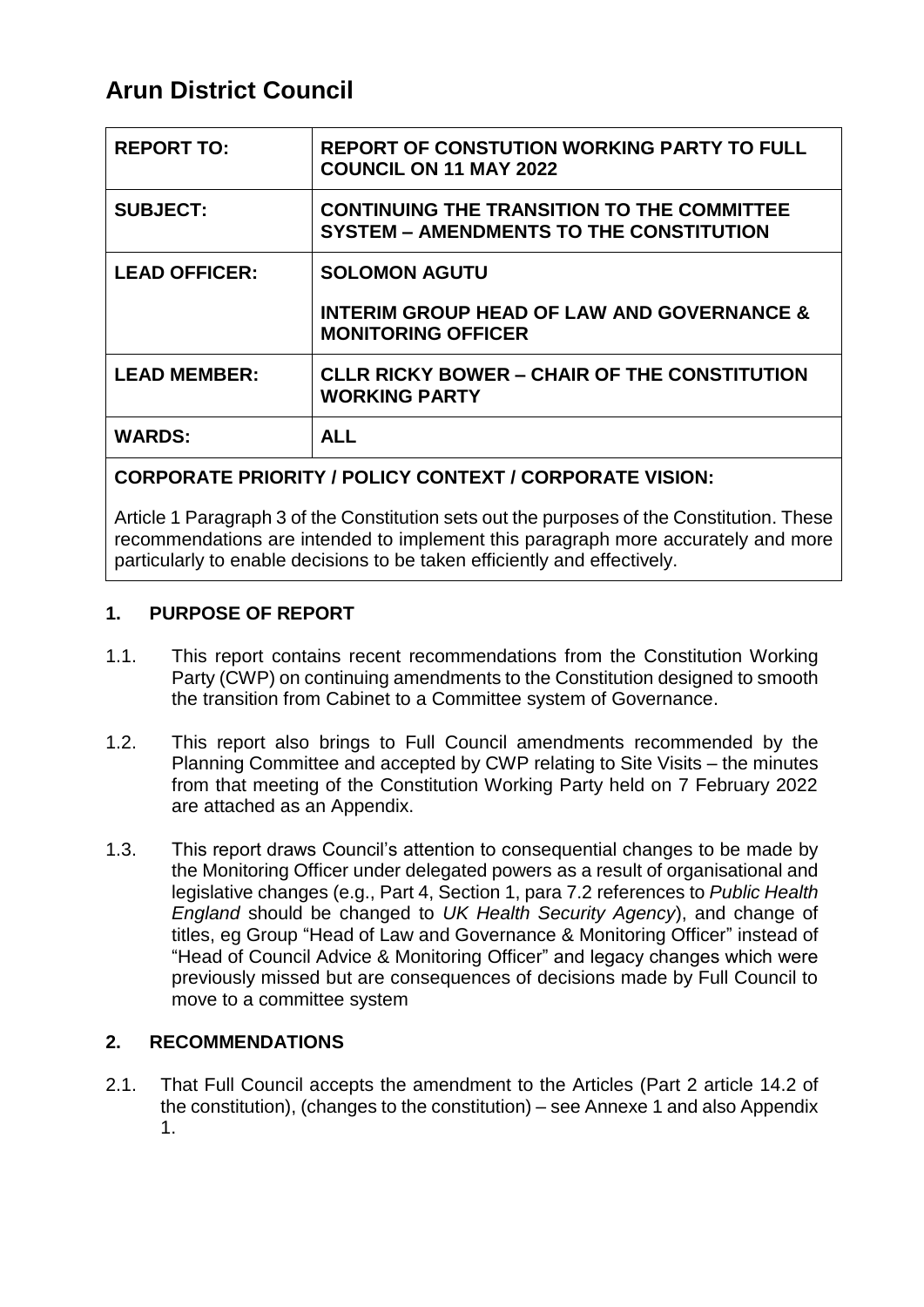- 2.2. That Full Council accepts the amendment to the Articles (Part 2 of the constitution Article 1.0 of the constitution) to insert the following sentence after the first sentence *" no person shall be eligible for nomination as chair or vice chair for as long as they hold a position of responsibility as Leader or deputy leader within a political group*" (Appendix 1).
- 2.3. That Full Council accepts the amendment to Part 3 of the Constitution (Responsibility for Functions) to include a requirement that each service committee is to appoint an Urgency Sub-Committee composed of the Chair, Vice-Chair and one other Member of the Committee.
- 2.4. That Full Council accepts amendments to the Committee Procedure Rules (Part 5 Section 2 Paragraph 8.1) to reduce the default length of meetings to three hours (from four and a half hours).
- 2.5. That Full Council (with the exception of the Council Tax meeting) accepts amendments to the Council Procedure Rules (Part 5 Section 1 Paragraph 17.5) and Committee Procedure Rules (Part 5 Section 2 Paragraph 13.3) to reduce the length of speeches for ordinary council and ordinary committee meetings from 5 minutes to three 3 minutes.
- 2.6. That Full Council accepts amendments to Part 5 Section 1 Paragraph 12 to make provision for valid Public Questions which in the opinion of the Monitoring Officer relate to the terms of reference of a Council committee to be accepted at Full Council and be automatically referred by Full Council without discussion or debate to the relevant committee.
- 2.7. Full Council accepts the amendment to Part 4 Section 1 (Chief Executive and Directors) and deletion of Part 4 Section 2 (Chief Executive and Directors) and Part 4 Section 3 (Group Heads). This means that Part 4 Sections 2 and 3 are removed from this part of the constitution and placed in Part 7 (Management Structure). (See appendix 2) The matters reserved scheme will not be continued in its present form.
- 2.8. Accept the changes to Part 6, Section 4 Purchasing Procurement Contract rules (appendix 4)
- 2.9. Accept the changes to Part 6, Section 3 Financial Procedures (appendix 3)
- 2.10. Recommend to Council the changes to Part 8, Section 3 Planning Protocol agreed by the Planning Committee on 2 February 2022 and agreed by CWP on 7 February 2022 relating to site visits.
- 2.11. Full Council accepts amendments to Part 9 Section 5 (Filming and Photographic Protocol) to clarify that the protocol applies to Councillors as it applies to Members of the Public and allows councillors to record and film during meetings.
- 2.12. Note the consequential amendments as a result of organisational and legislative changes.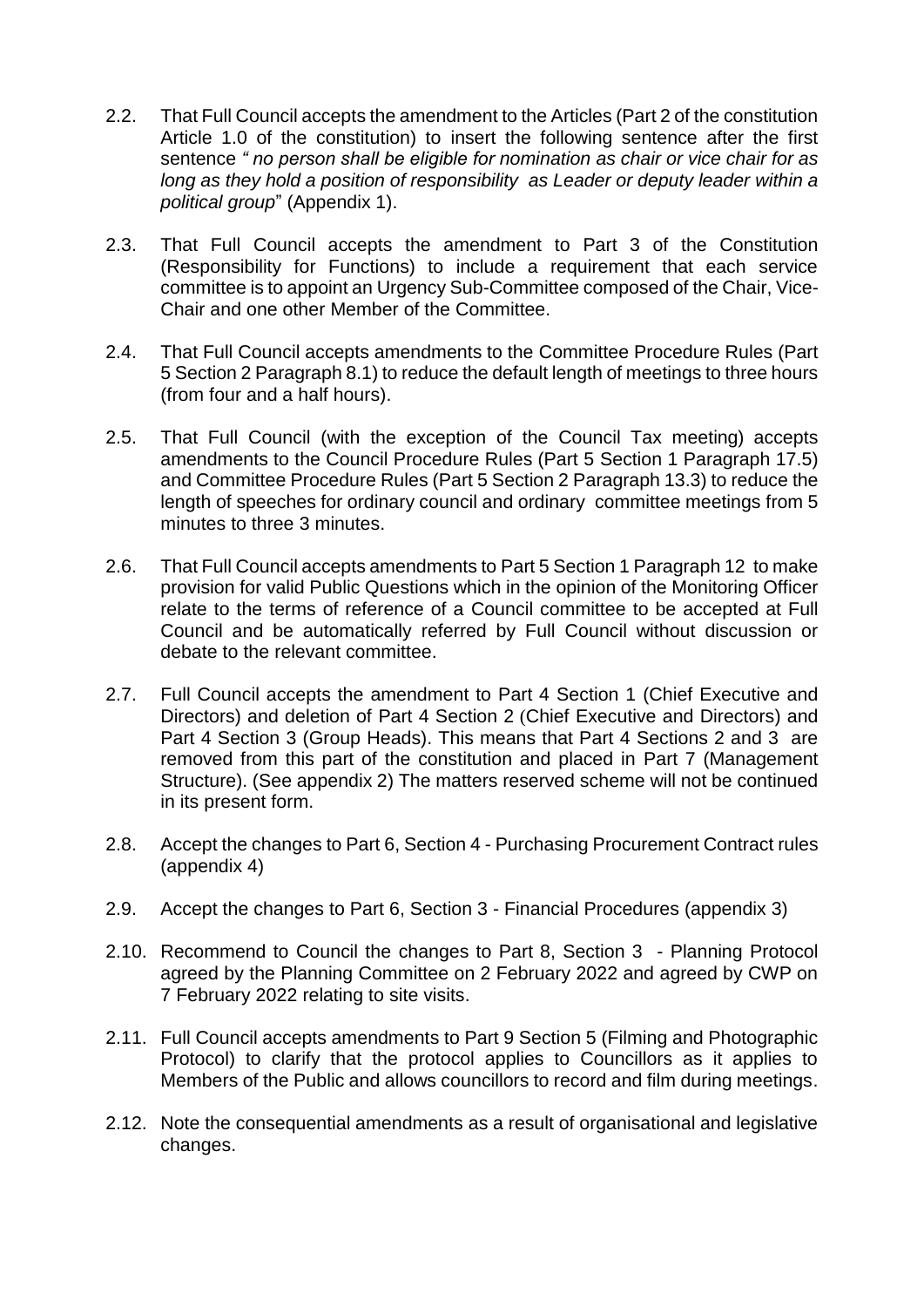- 2.13. That CWP reports back to Full Council on the postponed consideration of
	- Part 3 (Responsibility for functions) including proposals for the reduction in the number of committees and the reduction in the number of Full Council and committee meetings.
	- Referral and Recovery procedures
	- Amendment to the Petition scheme to clearly exclude planning and licensing related matters and to clarify that the Petition Scheme only applies to matters within the powers of the District Council
	- Quorum and voting at hybrid meetings
	- Making provision for electronic voting (when the electronic voting system has been installed) and to clarify all voting procedures

## **3. EXECUTIVE SUMMARY**

- 3.1. The main recommended changes to the constitution are based on the central idea that members make strategic decisions and officers make operational decisions (members are to steer; officers are to row). The changes involve rebalancing the Officer Scheme of Delegation balanced by increased officer accountability that requires committee agendas to include items for scrutiny, policy development items, performance management items, as well as decision making reports.
- 3.2. The secondary recommended changes come from rolling review of the constitution to include removal of legacy cabinet provisions and to implement suggestions from the Planning Committee accepted by CWP.
- 3.3. Tertiary recommended changes are changes required by organisational changes and legislative changes.

## **4. DETAIL**

- 4.1. In May 2021, Arun District Council migrated from a Cabinet system to a Committee system by making changes to the executive model constitution. The committee system has now been in operation for 8 months. It has now become clear that the migration to the Committee system requires more than just a change to the text of the constitutional document. It also requires a mind shift in order to effectively operate the Committee system.
- 4.2. With the assistance of external consultants, officers undertook a review of the new committee style constitution to:
	- **EXECUTE:** identify legacy provisions which still reflect the Executive system of governance and to suggest how to remove/amend them
	- **Example 1** identify new provisions not in the constitution which will help support the mental transition to committee governance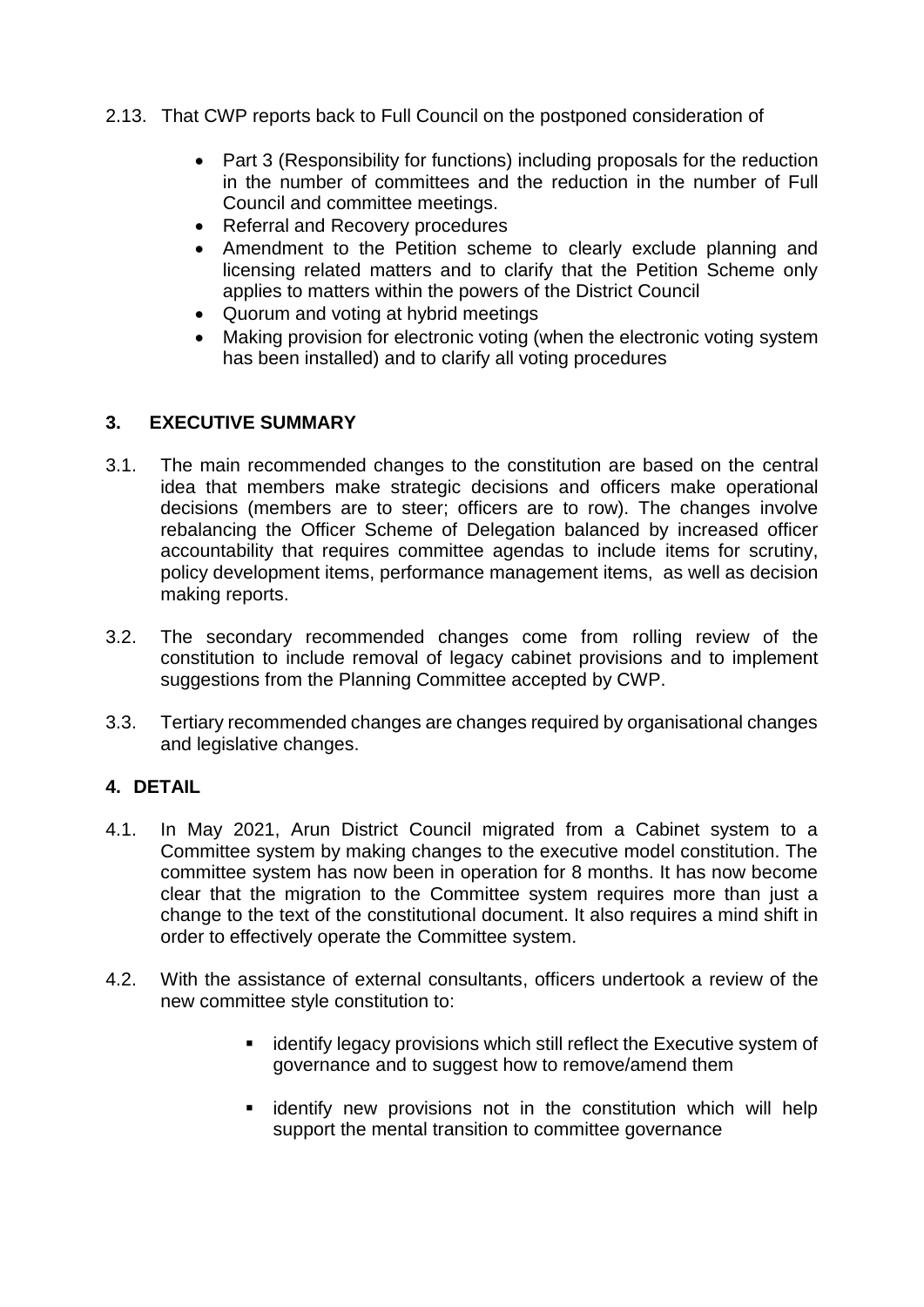- note the specific provisions already identified as requiring attention as they are neither effective efficient or economic in the context of a committee system.
- 4.3. The Interim Group Head of Law and Governance & Monitoring Officer is now able to make recommendations following consideration of the report from Kirsty Cole and Cllr Roger Blaney (Joint Consultants). Not every recommendation by the joint consultants has been accepted as the Interim Group Head of Law and Governance has also had regard to the views of the Council's Corporate Management Team, Senior Management Team and Councillors.
- 4.4. It is generally accepted that the transition to a committee system needs to be completed by a culture change. A culture change can come about partly by acceptance of change to structures and procedures – but mostly a change of mindset is also required on the part of officers and members.

# **5. CONSULTATION AND FEEDBACK FROM CWP**

- 5.1. Following discussion with committee chairs a presentation to which all members were invited took place on 14 March 2022 with Kirsty Cole and Roger Blaney.
- 5.2. Discussion with officers took place on 10 March 2002 and discussion with CMT took place on 5 April 2002 and has been continuing since.
- 5.3. Officers took a report to CWP on 11 April 2022 based on the consultant's report. The main recommendations to CWP were built on the central idea that members make strategic decisions and officers make operational decisions (members are to steer; officers are to row). CWP was asked to agree a set of principles namely:
	- The principle of an overarching Policy and Finance Committee
	- reducing the number of committees, and
	- reducing the number of committee meetings.
	- rebalancing the Officer Scheme of Delegation balanced by increased officer accountability that requires committee agendas to include items for scrutiny, policy development items, performance management items, as well as decision making reports.
- 5.4. CWP noted the principle of reducing the number of committees and principle of reducing the number of full council and committee meetings but felt that it was premature to discuss the proposals arising from these two principles. CWP noted that the Policy and Finance Committee already operates as a co-ordinating rather than an overarching committee. The discussion on reducing the number of meetings and reducing the number of committees was rolled forward to the next meeting of CWP and so there are no recommendations relating to this at this meeting.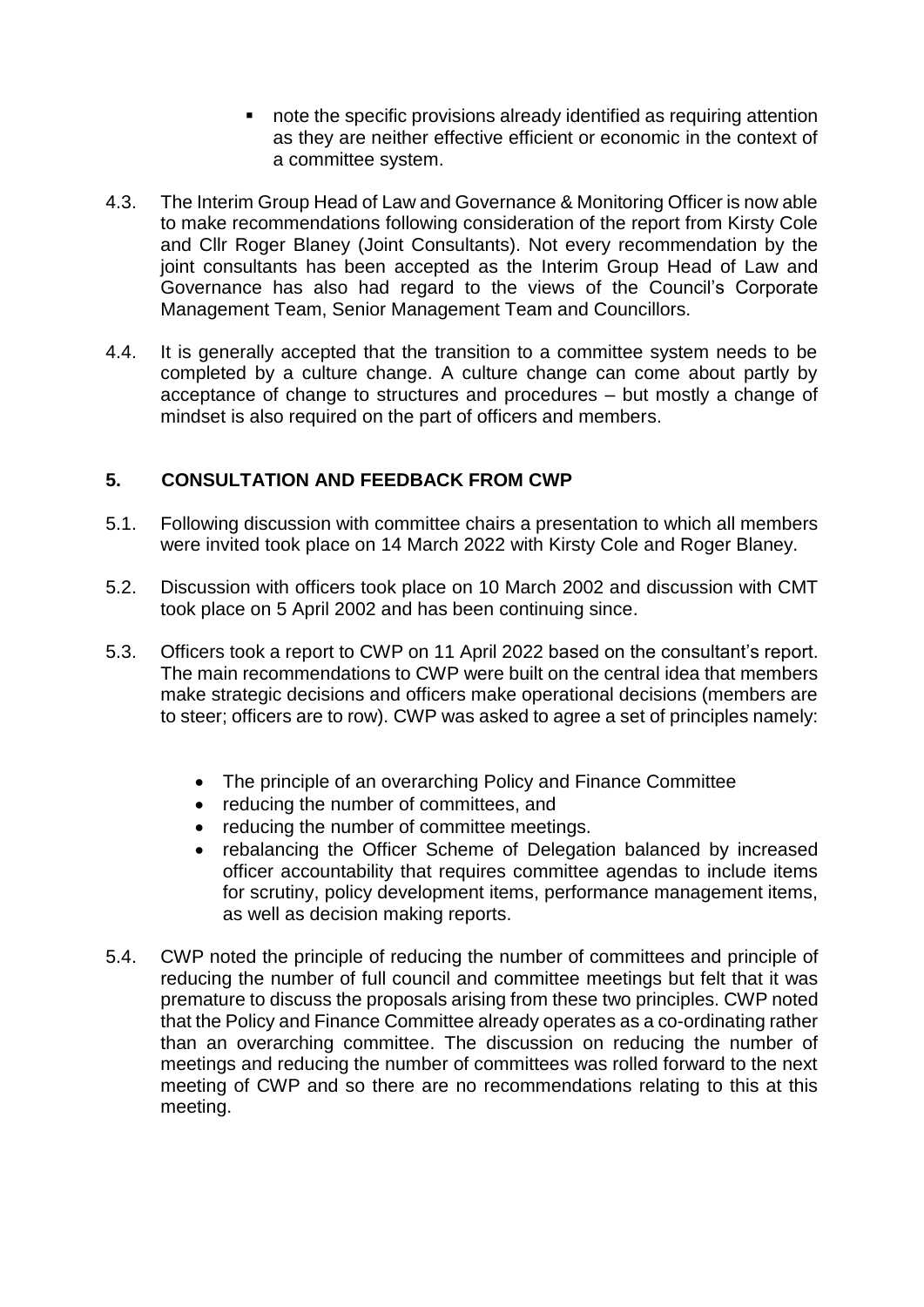- 5.5. CWP discussed the principle of delegation to the Chief Executive. The interim Monitoring Officer explained that the Scheme of delegation should be a delegation to the Chief Executive who would then authorise officers using a "scheme of authorisation". Therefore, the key decision for Members was how much is being delegated to the chief executive generally and specifically in terms of financial decision making. It was recommended that in urgent circumstances the Chief Executive should be able to spend up to £1m without reference to committee. In principle the delegation to other officers should not be made by Members but by the Chief Executive. Thus, in a committee system, Parts 4 of the constitution only requires an adapted Section 1. Sections 2, 3 and 4 are not required. Following discussion CWP did not agree a £1m financial delegation to the Chief Executive in cases of urgency but agreed £500,000 instead.
- 5.6. In terms of member request for more scrutiny and performance management by committees the Interim Monotiling Officer explained that It was expected that Lead officers would develop committee work programmes which included decision making items, policy development items, and scrutiny items. Officers would make decisions in accordance with policies adopted by Members and so it is expected that officers will bring forward strategic policies for Member approval. In discussion about procurement and financial regulations examples were given of the policies which will be brought forward such as Debt Management and write offs, Virement, Procurement policy and a Property Acquisition and Disposal Policy
- 5.7. Officers recommended the reinstalment of the six-month recission policy, but CWP did not agree to that recommendation and therefore there is no proposal about reinstating this provision before this meeting.
- 5.8. A number of procedural amendments were discussed by CWP. These are set out in the annexes.
- 5.9. A number of technical and consequential amendments were notified to CWP where the law or organisational changes required the amendments. These will be actioned by the Monitoring Officer

#### **6. FINANCIAL CONSIDERATIONS**

6.1. The amendments recommended to this meeting have neutral financial considerations.

## **7. RISK MANAGEMENT CONSIDERATIONS**

7.1. The rebalancing of member and officer roles requires that officers become accountable to members on key matters of strategic impact. One of these matters is the Council's risk appetite.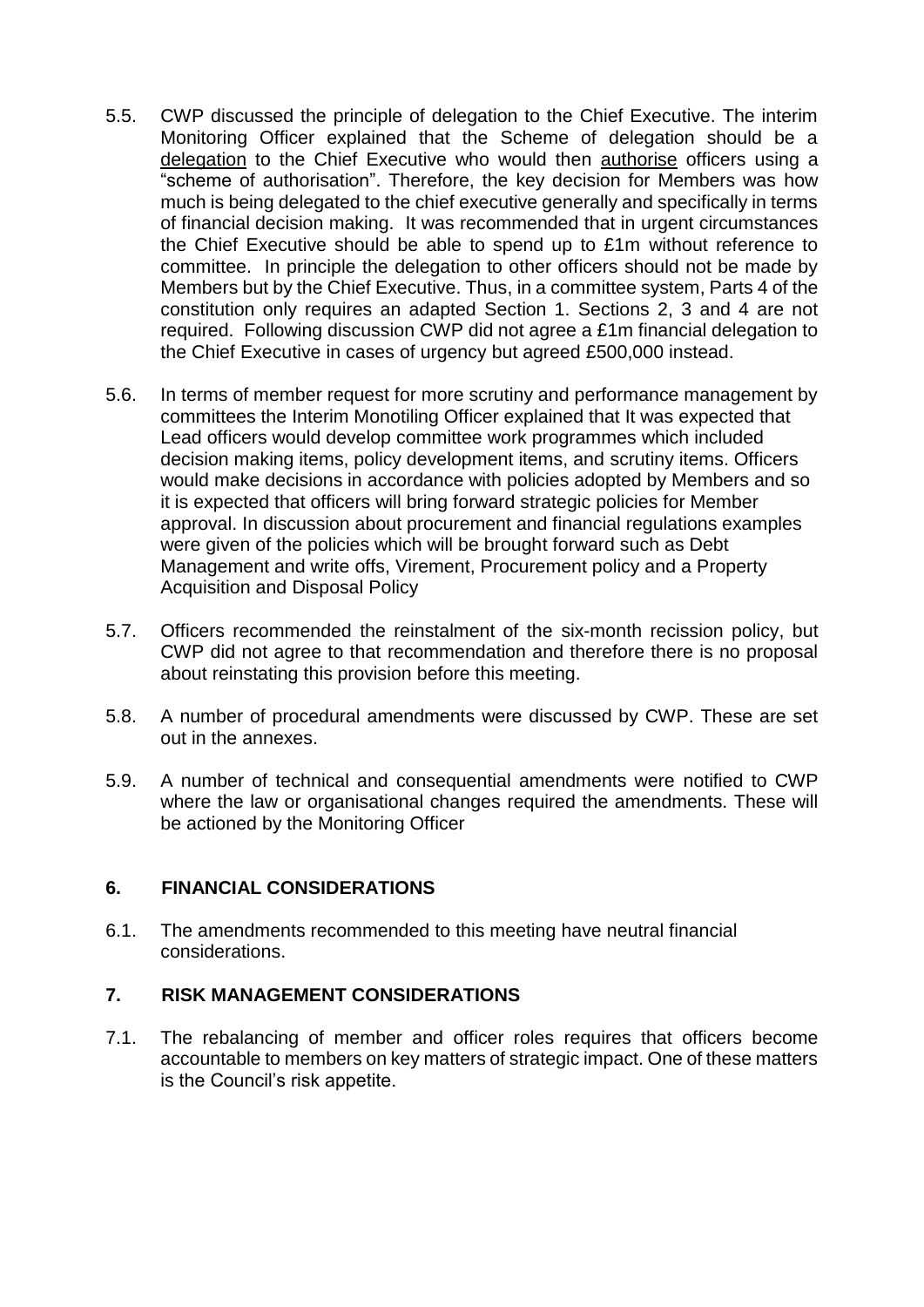- 7.2. Changes in the Council's Vision, objectives, and upcoming projects create an opportunity to review the Council's Risk Management Strategy and supporting risk management processes. Operating at Strategic level allows members to define the risk appetite of the Council and what this means in terms of decision making.
- 7.3. Risk appetite is the level of risk that the Council is prepared to tolerate or accept in pursuit of its objectives whilst recognising the potential benefits that might result from a higher degree of risk taking.
- 7.4. Accepting these recommendations represent a very low risk to compliance and regulatory requirements and low financial risk. Not accepting these recommendations represent a high risk to the reputation of the Council, a high risk to the transformational change that the Council is embarked upon.

#### **8. COMMENTS OF THE GROUP HEAD OF LAW AND GOVERNANCE & MONITORING OFFICER**

- 8.1. Article 14 of the Constitution makes provision for changes to the constitution. In legal terms the current paragraph 2.0(i) and (ii) are irrelevant and a source of confusion and are to be deleted.
- 8.2. The current paragraph 2.0 (iii) delegates authority to the Monitoring Officer to make consequential changes to the constitution. One change in particular relates to provisions in the constitution which wrongly empower the Chief Executive to make decisions which should be made by the Monitoring Officer as this is the Officer charged with maintaining the constitution and advising on lawfulness under Article 11. The substitution of the Chief Executive with the MO in Article 14 paragraph 2.0 (iv) is a case in point.
- 8.3. Part 4 (Officer Scheme of Delegation) is anomalous in a committee governance system. Under provisions of the Local Government and Housing Act 1989 (and regulations made under it), the Head of Paid service is responsible for the management of staff. That includes making decisions about the authority of staff reporting to the Head of Paid Service to make decisions. Part 4 of the constitution is anomalous to the extent that it suggests that Council is responsible for deciding on the delegation to Officers below the Head of Paid Service (who are not the Monitoring Officer or the Section 151 Officer). Recommendation 2.4 is designed to correct this anomaly. This recommendation primarily relates to clarifying the delegation to the Chief Executive and uncoupling the Full Council's delegation to the Chief Executive from the delegations to other officers. This means that Part 4 Sections 2 and 3 are removed from this part of the constitution and placed in Part 7 (Management Structure) becoming an internal officer management document and not a constitutional document.
- 8.4. Specific legal advice will be provided as necessary as each recommendation is considered.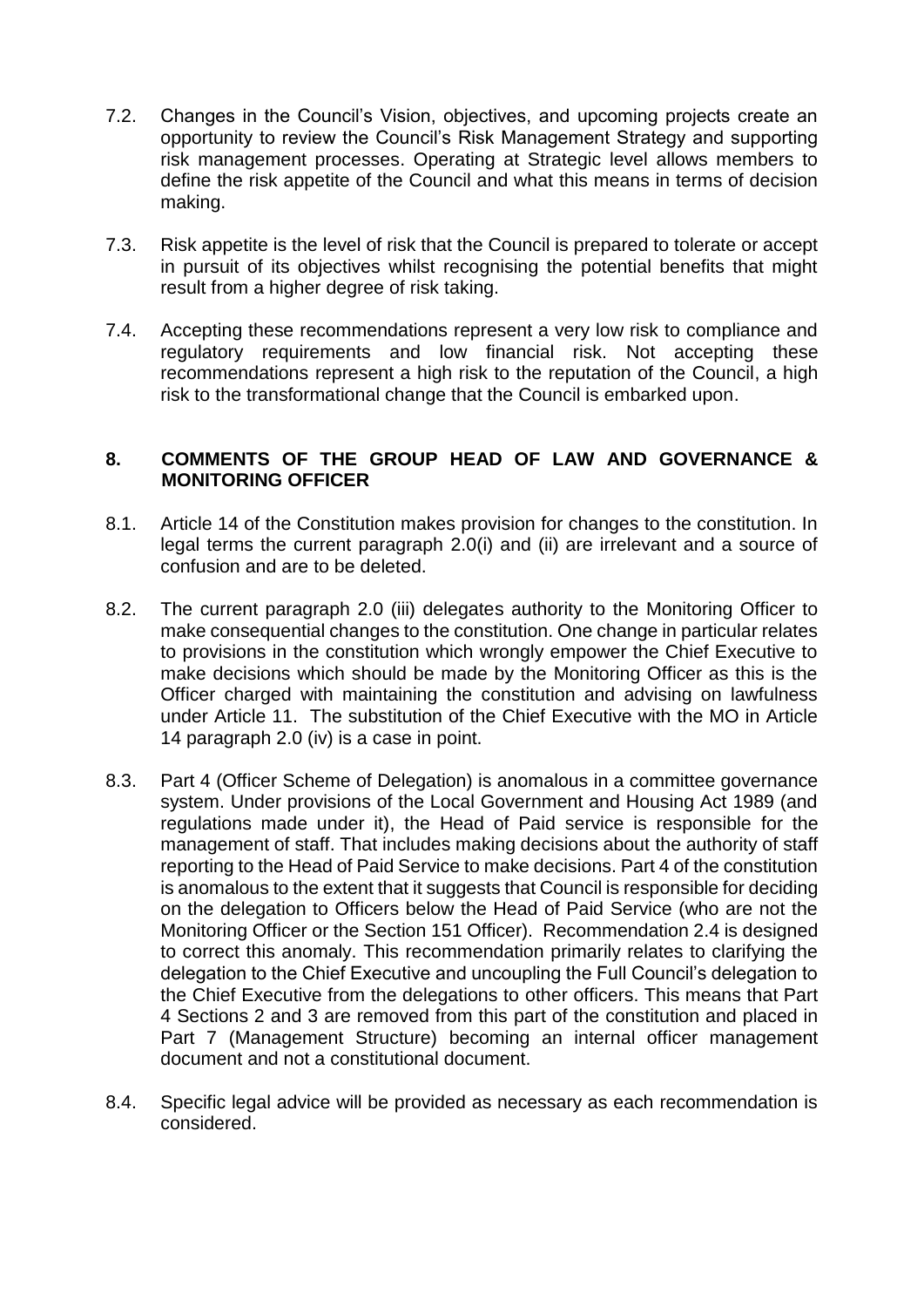# **9. HUMAN RESOURCES IMPACT**

9.1. None for the purposes of this report..

## **10. HEALTH & SAFETY IMPACT**

- 10.1. Generally, the rebalancing of member and officer roles requires that officers become accountable to members on key matters of strategic impact. One of these matters is Health and Safety Impact of decisions. This new style report writing framework together with the expected member focus on strategic issues embedded in the changes to the constitution will give members a better understanding of this impact
- 10.2. The Council is committed to doing all that is reasonably practicable to protect the health, safety and welfare of employees and members through applying the high standards set out within the Council's health and safety policy.

# **11. PROPERTY & ESTATES IMPACT**

11.1. The rebalancing of member and officer roles requires that officers become accountable to members on key matters of strategic impact. One of these matters is the impact of decisions on Property and Estates. This new style report writing framework together with the expected member focus on strategic issues embedded in the changes to the constitution will give members a better understanding of this impact.

# **12. EQUALITIES IMPACT ASSESSMENT (EIA)**

12.1. The rebalancing of member and officer roles requires that officers become accountable to members on key matters of strategic impact. One of these matters is equalities and diversity. This new style report writing framework together with the expected member focus on strategic issues embedded in the changes to the constitution will give members a better understanding of this impact.

## **13. CLIMATE CHANGE & ENVIRONMENTAL IMPACT**

13.1. The rebalancing of member and officer roles requires that officers become accountable to members on key matters of strategic impact. One of these matters is climate change and environmental impact. This new style report writing framework together with the expected member focus on strategic issues embedded in the changes to the constitution will give members a better way of monitoring how the climate change strategy is being implemented.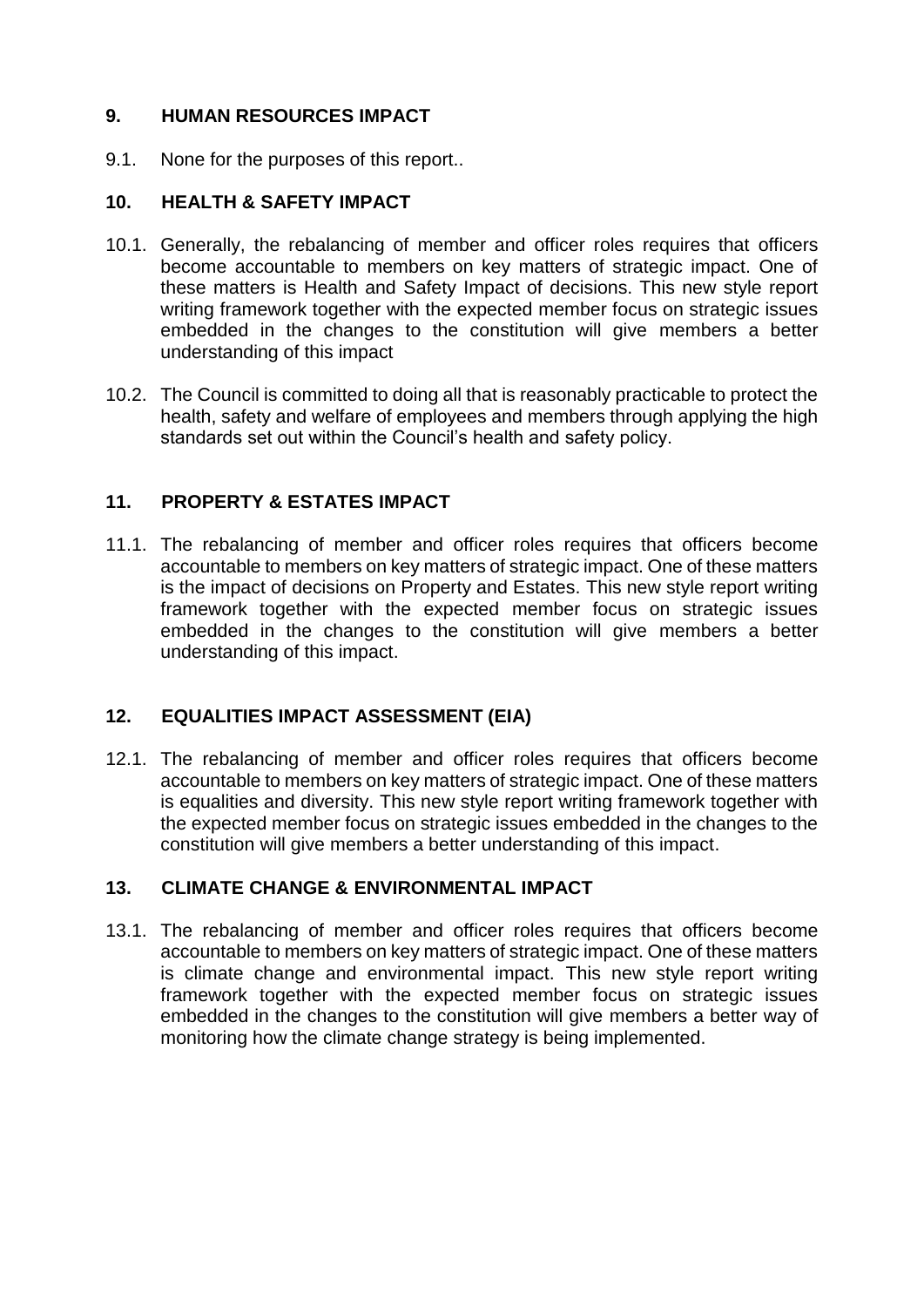# **14. CRIME AND DISORDER REDUCTION IMPACT**

- 14.1. The rebalancing of member and officer roles requires that officers become accountable to members on key matters of strategic impact. One of these matters is Crime and Disorder Reduction Impact. This new style report writing framework together with the expected member focus on strategic issues embedded in the changes to the constitution will give members a better understanding of this impact.
- 14.2. It is expected that all reports to committee will allow members to address the crime and disorder implications of all the strategic decisions by ensuring that each committee work programme considers the Arun Safer Community Partnership strategy as it affects their terms of reference.

#### **15. HUMAN RIGHTS IMPACT**

15.1. The rebalancing of member and officer roles requires that officers become accountable to members on key matters of strategic impact. One of these matters is Human Rights.

## **16. FREEDOM OF INFORMATION / DATA PROTECTION CONSIDERATIONS**

16.1. The rebalancing of member and officer roles requires that officers become accountable to members on key matters of strategic impact. One of these matters is Freedom of Information and Data Protection Impact Assessments.

#### **CONTACT OFFICER:**

Name: Solomon Agutu Job Title: Interim Group Head of Law and Governance & Monitoring Officer Contact Number: 07733125781

**ANNEXE 1-** Article 14 and **ANNEXE 2**- summary changes to Procurement and Financial Regulations

**APPENDICES Appendix 1 – Amended Part 2 (Articles) Appendix 2 – Amended Part 4 (Officer Scheme of Delegation) Appendix 3 – Amended Part 6 (Financial Rules Appendix 4 - Amended Part 6 (Procurement Rules) Appendix 5 - Amended Site Visit protocol**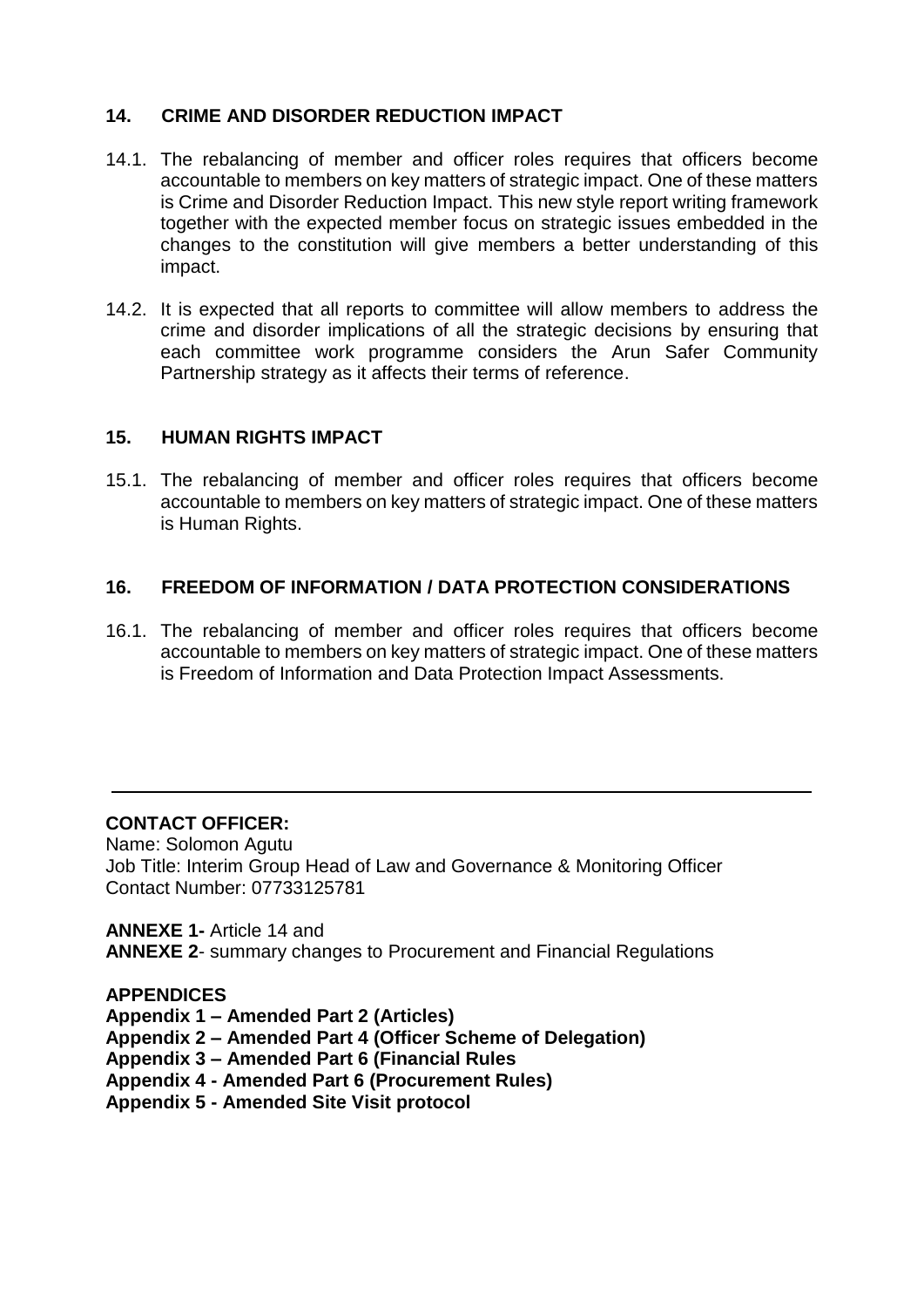# **ANNEXE 1 – Article 14**

The main change to the articles is to articles 1 and 14.

The proposals for the amendment to Article 1 is based on the long-standing custom and practice that a person who holds a position of responsibility within their local political group should not be eligible for nomination as Chair or vice chair of the Council.

The proceedings of Full Council in September 2021 drew attention to the lack of clarity of the mechanics of how Article14 operates. Recommendation 2.1 is to clarify the operation of Articles 14.

## **ARTICLE 14 – REVIEW AND REVISION OF THE CONSTITUTION**

## 1.0 **DUTY TO MONITOR AND REVIEW THE CONSTITUTION**

The Constitution Working Party will monitor and review the operation of the Constitution to ensure that the aims and principles of the Constitution are given full effect. Subject to paragraph 2.0 below amendments to the Constitution will only be made on the recommendation of the Constitution Working Party

## 2.0 CHANGES TO THE CONSTITUTION

The Full Council has delegated authority to:

(i) the Planning Committee to approve changes to the Scheme of Delegation for development control services which are the responsibility of the Director of Place and Group Head of Planning;

(ii) the Licensing Committee to approve changes to the Scheme of Delegation for environmental and licensing services which are the responsibility of the Director of Place and Group Head of Technical Services;

(iii) the Monitoring Officer to make consequential changes as a result of the modification or re-enactment of legislation or express changes consequential to an agreed decision of Full Council; and

(iv) the Monitoring Officer, in written consultation with the chair of the Constitution Working Party at least three days before relevant Full Council meeting, to propose that for any other reason the proposed change be put direct to Full Council for consideration and decision.